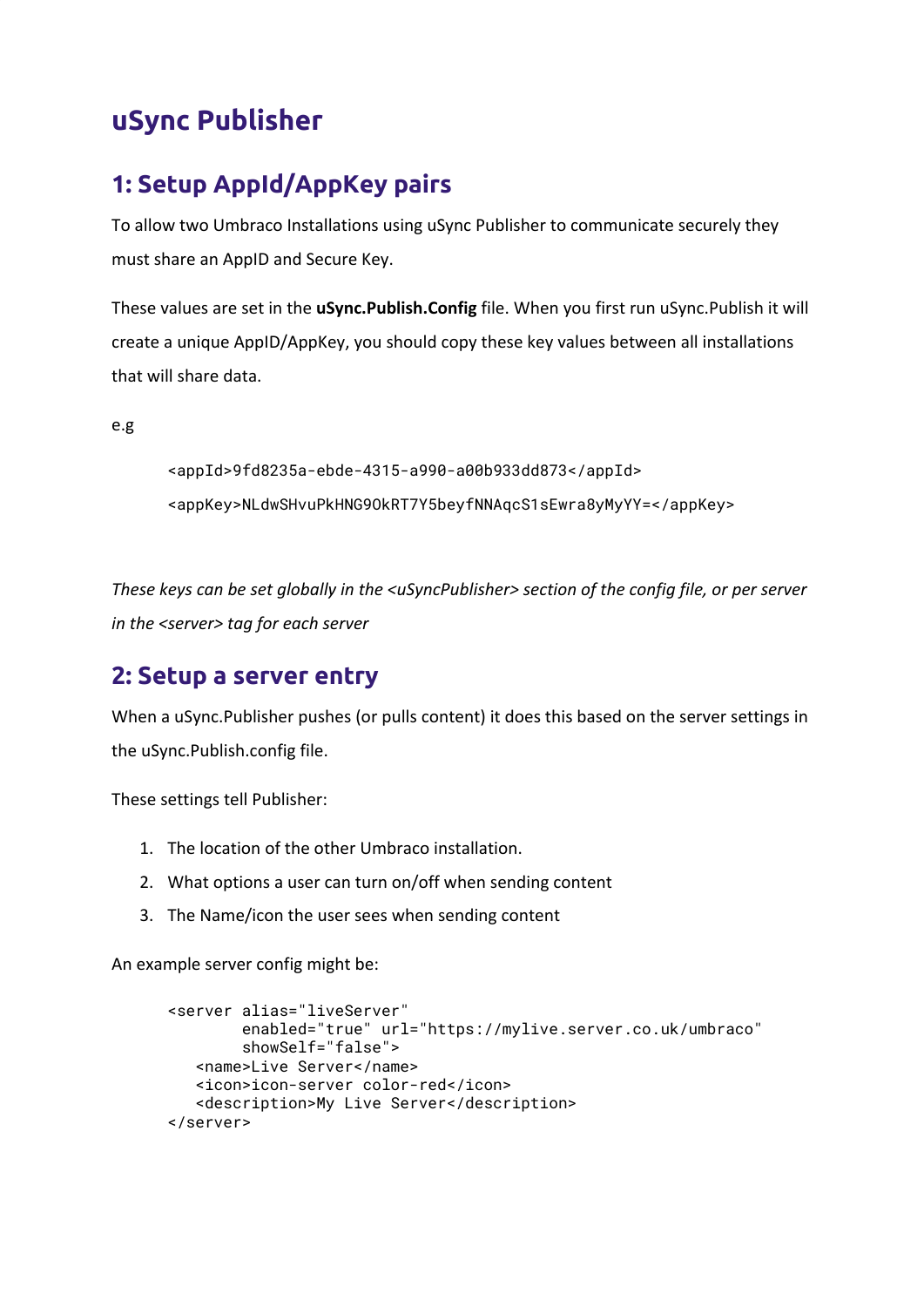### **3: Enable the server**

By default any uSync.Publisher installation will be disabled by default before a server will accept push or pull requests it must be enabled.

| <b>Incoming Enabled</b>     |  |
|-----------------------------|--|
| This server will listen and |  |
| respond to requests from    |  |
| other servers               |  |

## **4: Check server access in the settings section**

You can use the settings section to confirm that two Umbraco servers can communicate with each other.

| <b>Status</b>                 |                                 | <b>Check Access</b> |
|-------------------------------|---------------------------------|---------------------|
| Show in List                  | Ø                               |                     |
| Can the user see this server  |                                 |                     |
|                               |                                 |                     |
| when pushing/pulling content  |                                 |                     |
| Url                           |                                 |                     |
| Umbraco url for the server in | https://localhost:44397/umbraco |                     |
| form                          |                                 |                     |

Use the 'Check Access' link to get confirmation of your setup: Responses include

| Unauthorised    | The signing of content failed, check the AppId/AppKeys are<br>the same on both servers |
|-----------------|----------------------------------------------------------------------------------------|
| Unreachable     | The server is off or the server address is incorrect.                                  |
| <b>Disabled</b> | The server is disabled (but the appId/AppKey is correct)                               |
| Available       | The server is ready to receive requests                                                |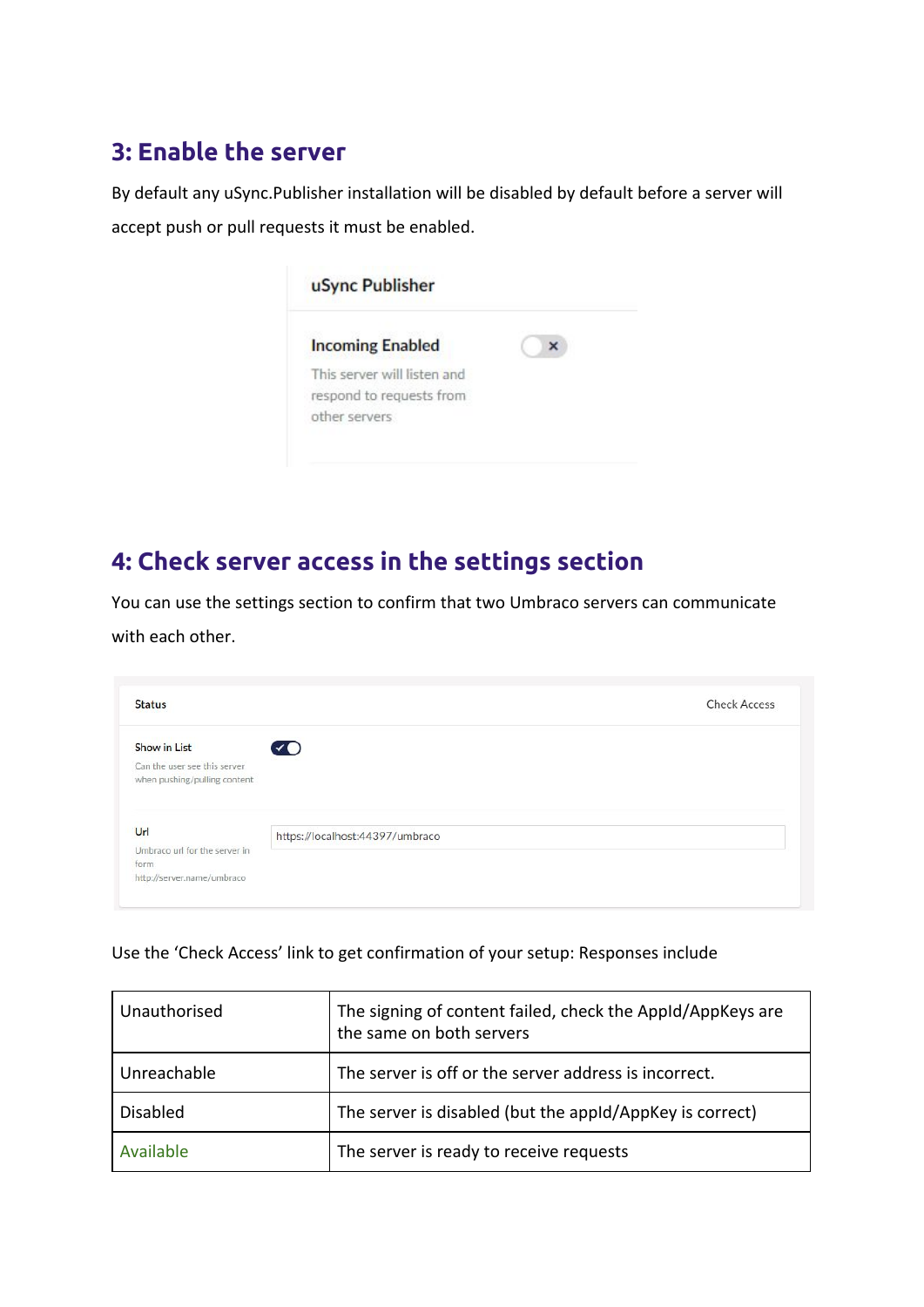# **Reference:**

### **uSync.Publish.Config File Elements**

```
<uSyncPublisher incomingEnabled="false" outgoingEnabled="true">
  <server>Live</server>
  <appId>9fd8235a-ebde-4315-a990-a00b933dd873</appId>
  <appKey>NLdwSHvuPkHNG9OkRT7Y5beyfNNAqcS1sEwra8yMyYY=</appKey>
  <groups>admin,editors</groups>
  <handlerSet>Publisher</handlerSet>
```

```
<!-- send options →
<includeAncestors>no</includeAncestors>
<includeFiles>no</includeFiles>
<includeChildren>user-yes</includeChildren>
<includeMedia>user-yes</includeMedia>
<includeLinked>no</includeLinked>
<includeDependencies>no</includeDependencies>
<includeMediaFiles>no</includeMediaFiles>
<deleteMissing>user-yes</deleteMissing>
<!-- end send options -->
<servers>
```

```
<!-- see server options →
 </severs>
</uSyncPublisher>
```

| incomingEnabled | True/False | Turns instance on/off for requests from<br>other instances                                                                                       |
|-----------------|------------|--------------------------------------------------------------------------------------------------------------------------------------------------|
| outgoingEnabled | True/False | Turns on the ability to send/pull via<br>the menus                                                                                               |
| Server          | String     | (beta 2 not currently used)<br>Name of Server                                                                                                    |
| AppId / App Key | String     | Unique Id / Key Pair used to sign all<br>communications in/out of the server                                                                     |
| groups          | String     | (beta 2 not currently used)<br>A comma-separated list of groups to<br>limit sending - this can be controlled<br>via group permissions in Umbraco |
| handlerSet      | String     | Name of uSync Handler set used when<br>sending content, the default is<br>publisher, which will be configured to<br>send published content.      |

#### **Options**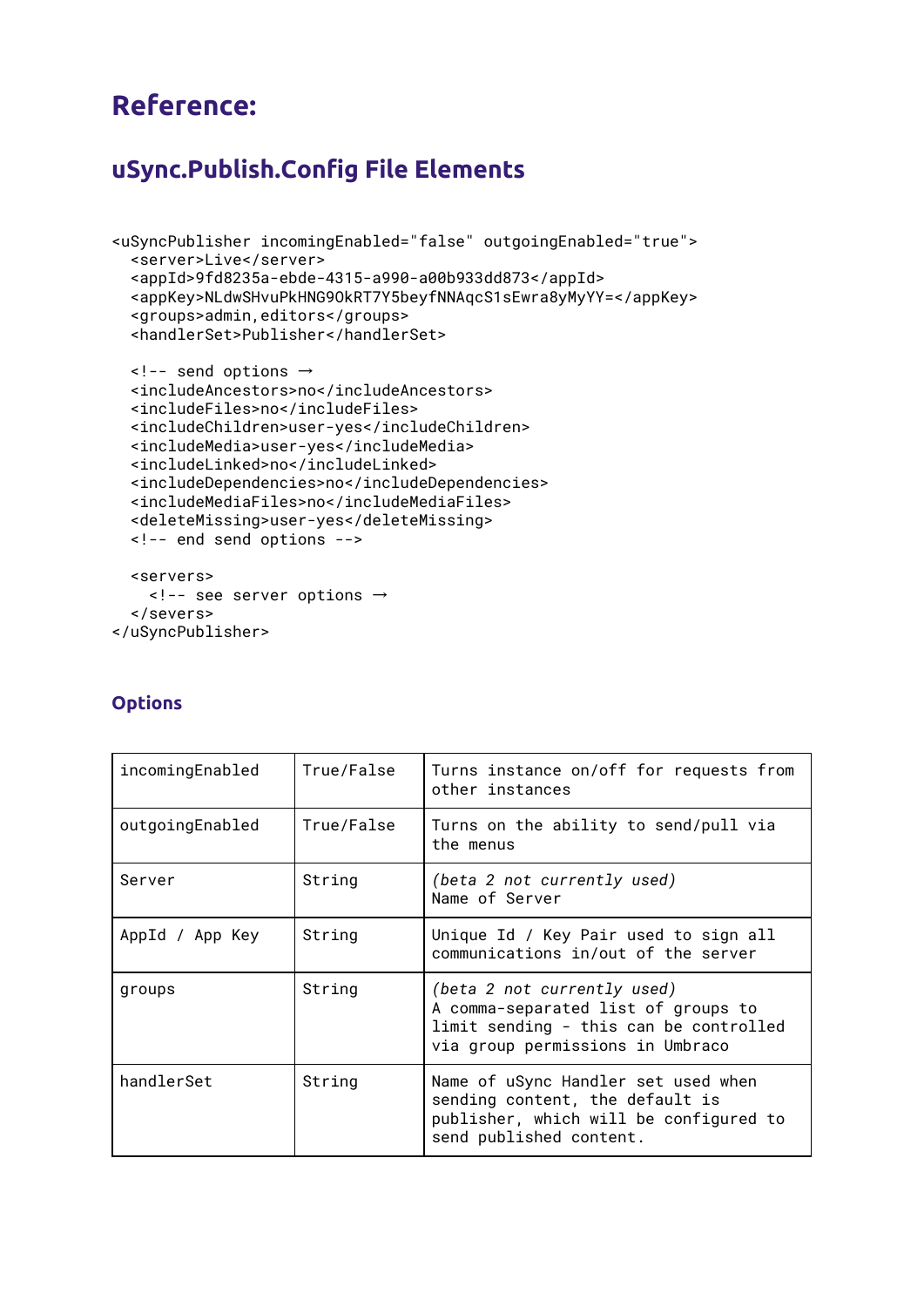#### **Send Options**

Within the global and server section of the config, you can define the options used when sending content to another server.

For all of these options, there are four possible values.

 $yes = On no = Off$ 

**user-yes** = On by default but the user gets an option to turn off

**user-no** = Off by default. the user has the option to turn on.

#### *Send options can be set at the global and server level, the settings at the server level will take precedence over the global settings.*

| includeAncestors    | Include any parent items of the content/media items<br>chosen to be sent.                                                                                                                            |
|---------------------|------------------------------------------------------------------------------------------------------------------------------------------------------------------------------------------------------|
| includeFiles        | Include any template, partial view, macro, scripts or CSS<br>files                                                                                                                                   |
| includeChildren     | Include any child items                                                                                                                                                                              |
| includeMedia        | Include any media used in the content pages (including<br>children/ancestors)                                                                                                                        |
| includeLinked       | Include any content items that are linked to from within<br>the selected content (can cause lots of additional content<br>to be included)                                                            |
| includeDependencies | Include any items the content/media requires, includes<br>data types, document types, templates, and macros                                                                                          |
| includeMediaFiles   | (Not used beta 2 - all media is included using include<br>media)                                                                                                                                     |
| deleteMissing       | Remove any missing items from a content tree - if you<br>send an item and all it's children to another server, and<br>child items on the target server not present on the source<br>will be removed. |